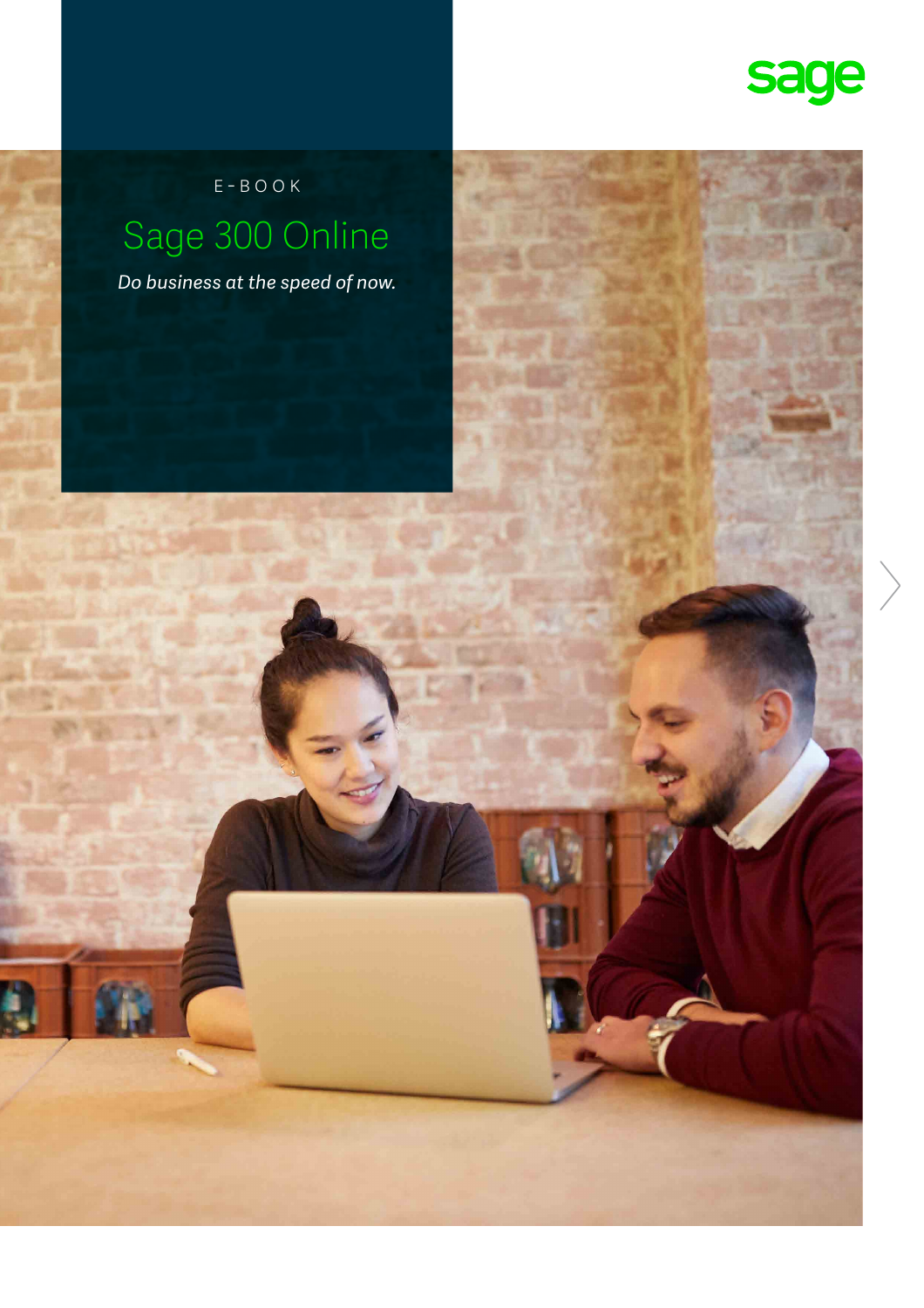Do business at the speed of now Why a cloud-based business management solution can work for you.

"The future is in the cloud - 47% of organizations surveyed plan to move their core ERP systems to the cloud within five years." <sup>1</sup>

1[www.forbes.com](http:// www.forbes.com/sites/louiscolumbus/2013/07/30/roundup-of-small-medium-businesscloud-computing-forecasts-and-market-estimates-2013/)

You're at that point. It's time to make an important decision about your business's future because you can't continue managing it with a simple accounting system. You need to get an accurate cash balance on demand and give your employees tools to collaborate more effectively, whether they're in the office or working remotely.

You want to track item details, and make sure that you can fill your customers' orders. You don't want to sink all your profits into a big-budget system and pay extra for IT resources to maintain it and you must have user access control and secure backups so you can quickly recover if a disaster every occurs.

What you need is a full-feature solution with strong financials, project, operations, and distribution process capabilities to keep your business moving forward smoothly and profitably. It has to be modern, powerful, easy to maintain, and field proven. The perfect solution will be cost effective and adaptable so you can continue to grow your business with confidence.

#### **Welcome to the cloud**

If you feel anxious at the thought of long-term software commitments and you want to do more for less then cloud technology could be the answer you're looking for. Through next-generation application architecture, cloud computing offers lower operating costs for maintenance and hardware as providers give you access to software over the Internet, freeing you from the burden of expensive up-front hardware, server implementation and maintenance, IT resources, and software license expenditures.

With a cloud-based business management solution like Sage 300 Online, you'll find broad and deep functionality often associated with on-premises deployments, to satisfy your overall business needs. Its cost-effective and predictable pricing offers scalability that a small or midsized business like yours needs in order to compete effectively when your resources are stretched thin.

**Welcome to your new business management solution.**

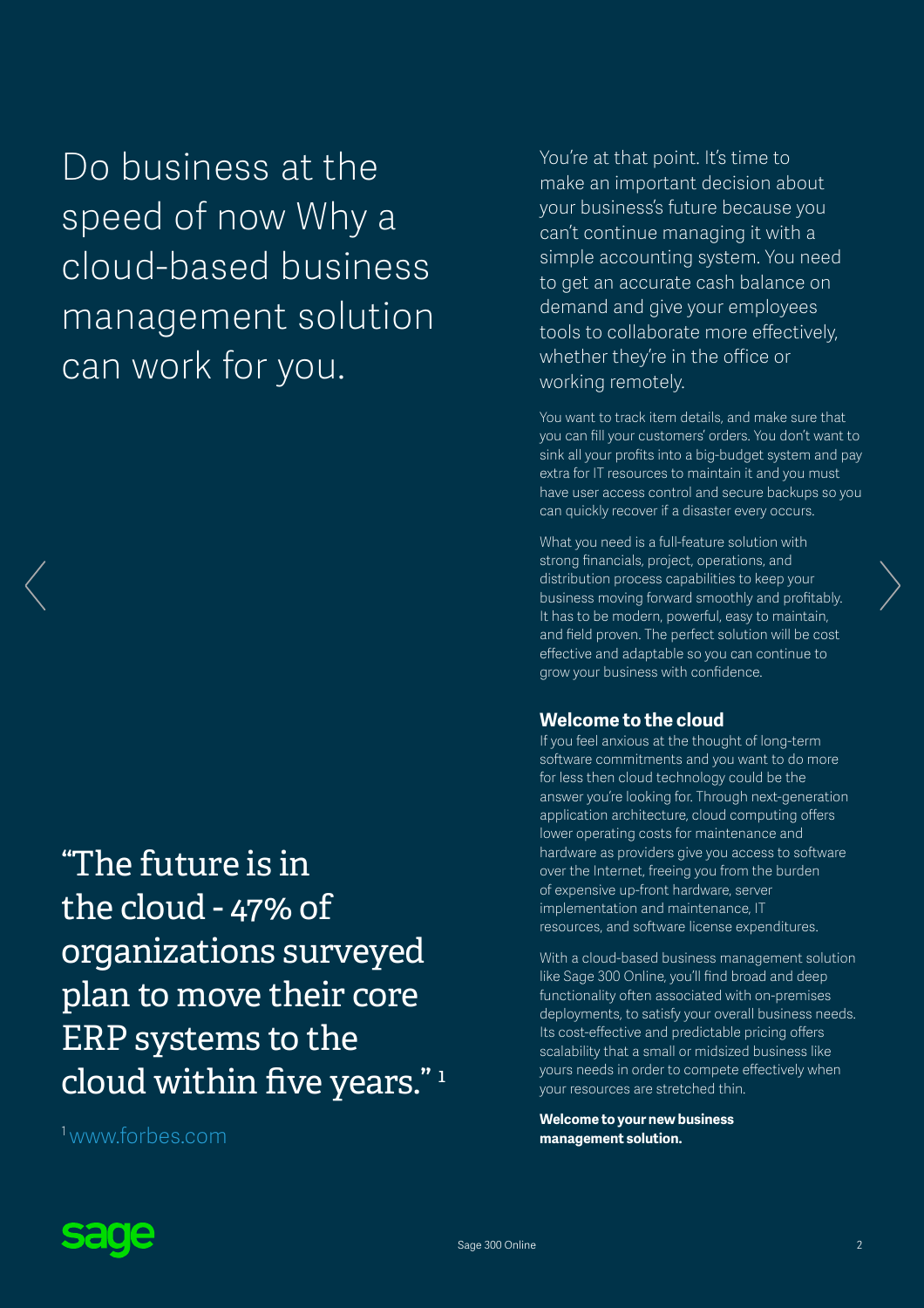# **Do business at the speed of now**

#### **A pedigree for success**

Sage 300 Online has strong roots, with over 60,000 businesses in 150 countries using the Sage 300 product line to manage their business. Sage 300 Online offers comprehensive solutions with built-in functionality that includes best-in-class financials along with project, operations, distribution, and business intelligence capabilities. Financial features support multicurrency needs and include powerful tools to keep your business compliant with government regulations such as GAAP and IFRS. Detailed item information empowers your employees to track lot and serial numbers. You can set up vendor purchase orders to generate automatically and to accurately track costs. It also presents valuable information in an easy-to-understand format.

### **Get more control and eliminate complexity**

When you select your business management solution, naturally you want a system that will meet your needs today - and in the future. It's vital that you get a robust solution that eliminates complexity and you can trust to grow with you - and that has the capabilities to do so.

As a monthly subscription service with a reasonable per-user fee, Sage 300 Online lets you pay as you go, so you can be in control and get the functionality you need while keeping costs low. When you want to add more users, you can do that on the fly, almost instantly.

Sage 300 Online doesn't require on-premises hardware, no servers, just an internet connection and browser, you'll quickly begin benefiting from its strong financials and entire business management functionality in just a few hours or days.

You'll also have the peace of mind of knowing that you are in control, your business will always stay in compliance and up to date on the latest version. Once implemented, the system requires minimal IT support and that means lower overhead, which is great news when it comes to controlling costs and eliminating complexity.

#### **Do business anywhere**

Confidently meet the needs of your customers and your workforce from in the office, on the road, in branch locations, or from home. Securely access Sage 300 Online data, process transactions, complete tasks, and collaborate between departments and functions. Everyone works together on deals and projects and makes better decisions to build on your success.

Maintain the flexibility to grow 60% of small businesses find themselves limited by the ERP choices they made when starting up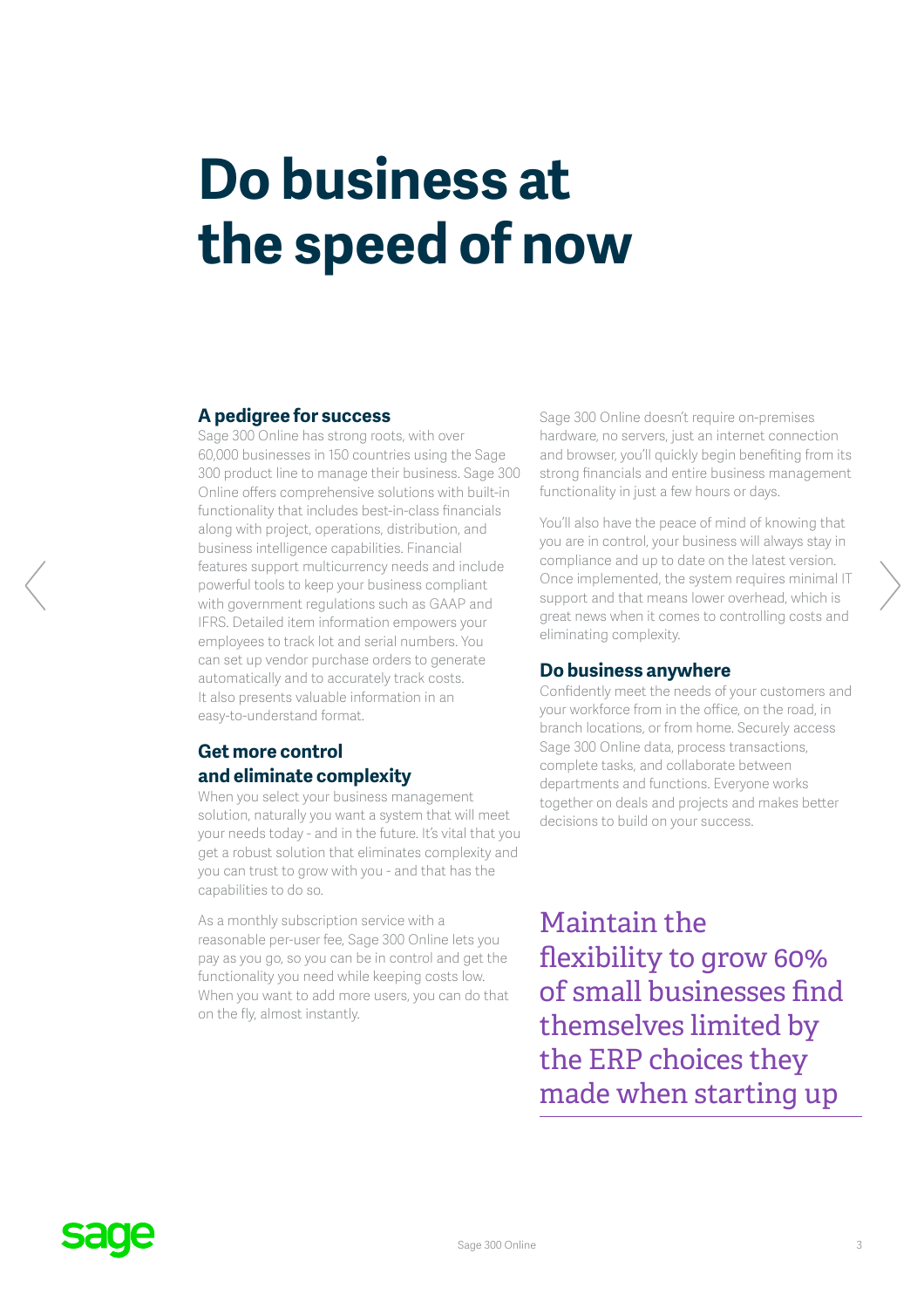## Better data means better decisions 42% of small businesses say that many decisions are based on inaccurate or incomplete data and that the data is too fragmented or siloed.

Accenture 2011 Global Consumer Research Study, 2011

#### **Accelerate operations and be more responsive**

Do business anywhere, in the office, on the road, at branch locations, or from home. Sage 300 Online accelerates operations by providing what you need when you need it.

- Quickly get a complete picture of your business with Sage 300 Online, including accurate financial information, such as your cash balance,= service and landed costs, and more, at any point in time.
- Be more responsive making customer order commitments using reliable Sage 300 Online inventory levels, costs, prices, and returns.
- Make better decisions using informative Sage 300 Online reports and using real-time information.
- Grow with confidence when you expand the items or SKUs you stock and add more Sage 300 Online users almost immediately.
- Sell successfully in other countries with confidence using Sage 300 Online multilanguage and multicurrency features.

#### **Accelerate collaboration and increase revenue**

Sage 300 Online takes collaboration to the next level by giving you 24/7 access to your system with no requirement to be in the office. Through the cloud,, your employees can securely access your business management solution through any web browser from any laptop or desktop computer that is connected to the Internet. Access data, process transactions, complete tasks - valuable data can now be at your fingertips, anytime, and anywhere.

When it comes to sharing data, Sage 300 Online does so easily, facilitating internal and external collaboration so things run effortlessly. It also makes your company easier to do business with; for example, external accountants can easily and securely access the information they need to advise you without having to meet you or visit your offices.

With access to data that updates in real time from anywhere, everyone gets the vital business vision they need from one system. Intuitive dashboards, predicative analytics, and automatic reporting help you bring order to spreadsheet chaos and get critical information to key players so they can make informed decisions and take effective action when it matters.

- Your employees and accountant work together well, because everyone sees the same updates on the fly without having to meet.
- Everyone can be more responsive and provide better customer service because everything that's needed is in one always-up-to-date system.
- Using Sage 300 Online increases better decisions by 58%, with efficient collaboration across your teams, using real-time information on customer status, and important financial information such as cash balance.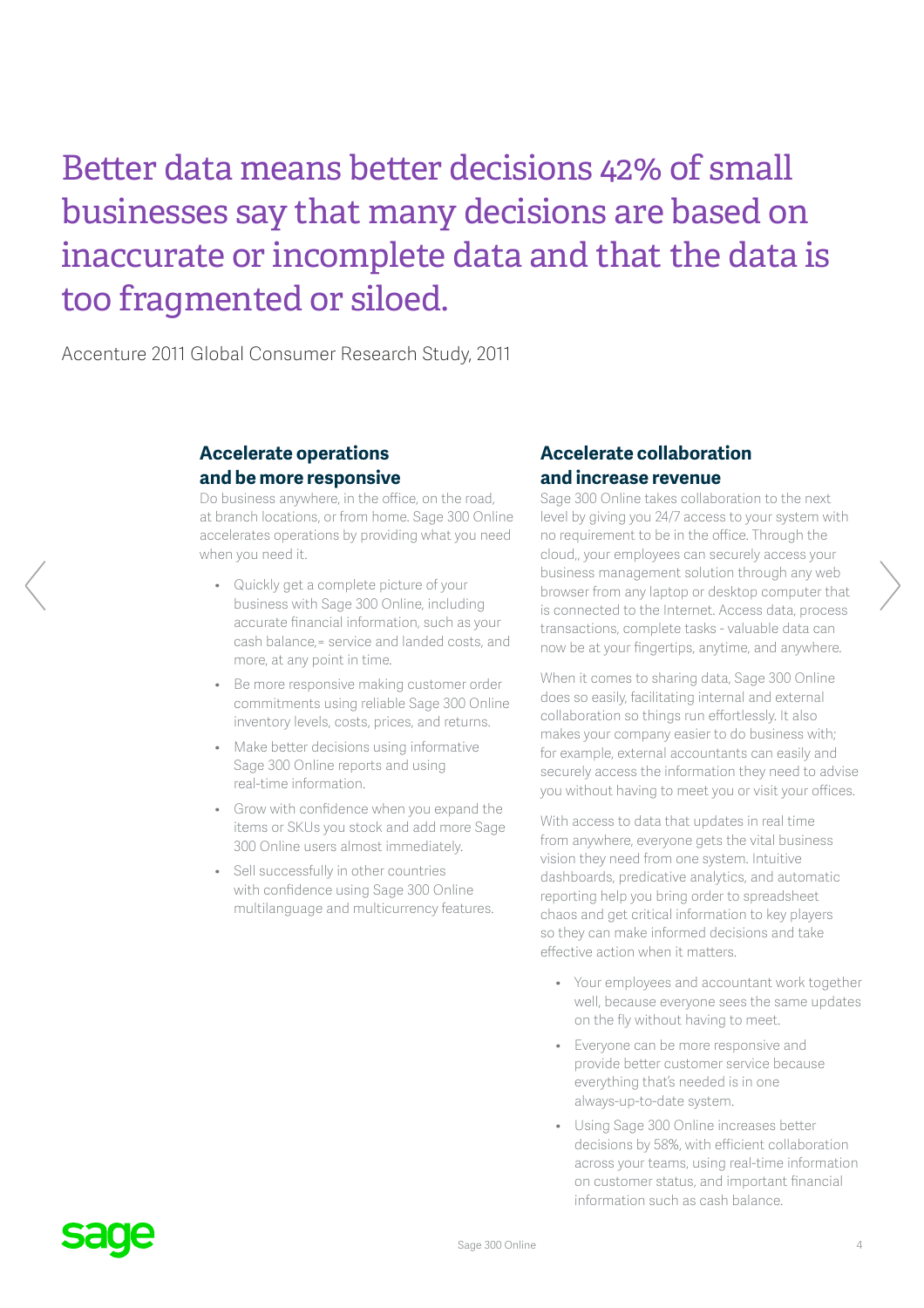# **Act today**

With Sage 300 Online, you can simplify how people work together, manage workflows, improve business insights, and reduce IT costs.

Sage 300 Online is a cutting-edge solution that opens up new possibilities for a company like yours that wants to accelerate operations and be more responsive, get control and eliminate complexity, and accelerate collaboration to increase revenue.

Call us today to discuss taking your business to the next level. It's time to put distance between you and the competition.

### Contact us

For more information or a demo, contact us on: Singapore: (+65) 6336 6118 Malaysia: +1300 88 7243, +603 2272 9999